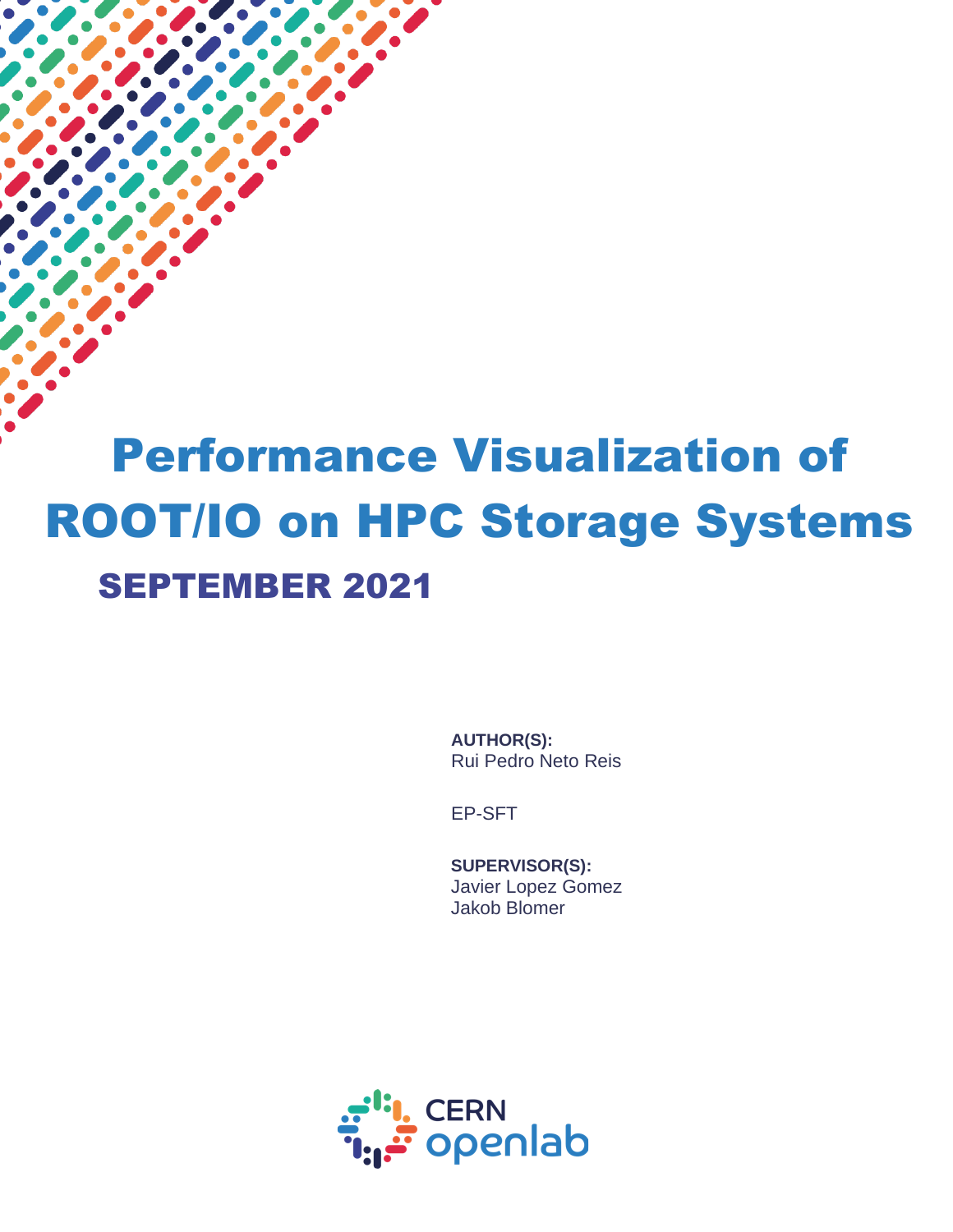

## **PROJECT SPECIFICATION**

HPC systems are becoming ever more important as a data processing resource for the LHC experiments. HPC sites typically use storage systems different from the well-understood HEP storage systems. Current HPC sites deploy high-performance cluster file systems (Lustre, Ceph-FS, GPFS), sometimes amended by burst buffers. Next-generation exascale systems are expected to gradually move from file systems to object stores (*e.g.,* Intel DAOS) to address storage scalability challenges. On the application side, the ROOT I/O library provides the predominant I/O base layer for LHC data handling. To optimally use so-far untapped storage systems, applications built on top of the ROOT I/O need to be tuned for the target storage system at hand (*e.g.*, in terms of I/O block sizes, level of I/O parallelism, networking link parameters, *etc*).

This project aims at providing visualizations of key performance indicators of the RNTuple I/O subsystem. The existing framework for collecting performance metrics should be extended to not only keep metric aggregates but also metric histograms. Metric aggregates and histograms should be presented as several performance overview plots, *e.g.,* request size distribution, distribution of the I/O queue depth, access pattern of the data. As a first application, the new visualizations can be used to better understand and improve the RNTuple storage backend for Intel DAOS.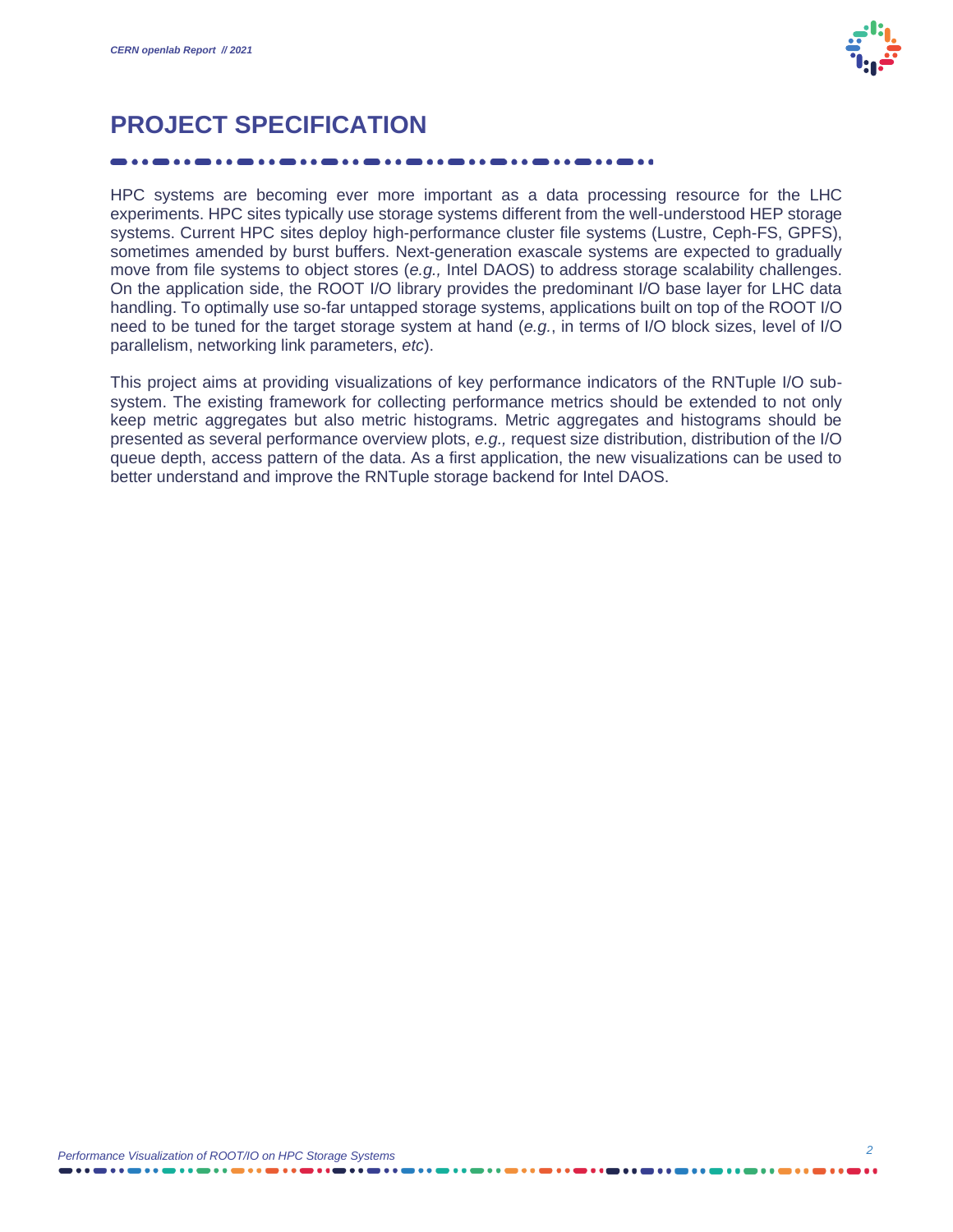

# **ABSTRACT**

Traditionally, the TTree columnar format has been used for HEP data storage. RNTuple, the new, experimental ROOT I/O subsystem, is a backwards-incompatible redesign that addresses several TTree shortcomings.

RNTuple currently provides a framework to collect performance metrics that help understanding where performance bottlenecks are. However, metrics are collected in the form of aggregates, *e.g.*, number of bytes read, time spent in reading/decompressing, *etc*.

To have a more accurate figure, the metrics framework could be improved by adding histograms, which would allow to gain insight into the distribution of the collected data. By tapping into the use of such histograms, allied with metric aggregates, RNTuple can now directly build, in a compact format, the data distribution associated with the metric being studied. This data can be later analysed by external tools as it's exported in the CSV format.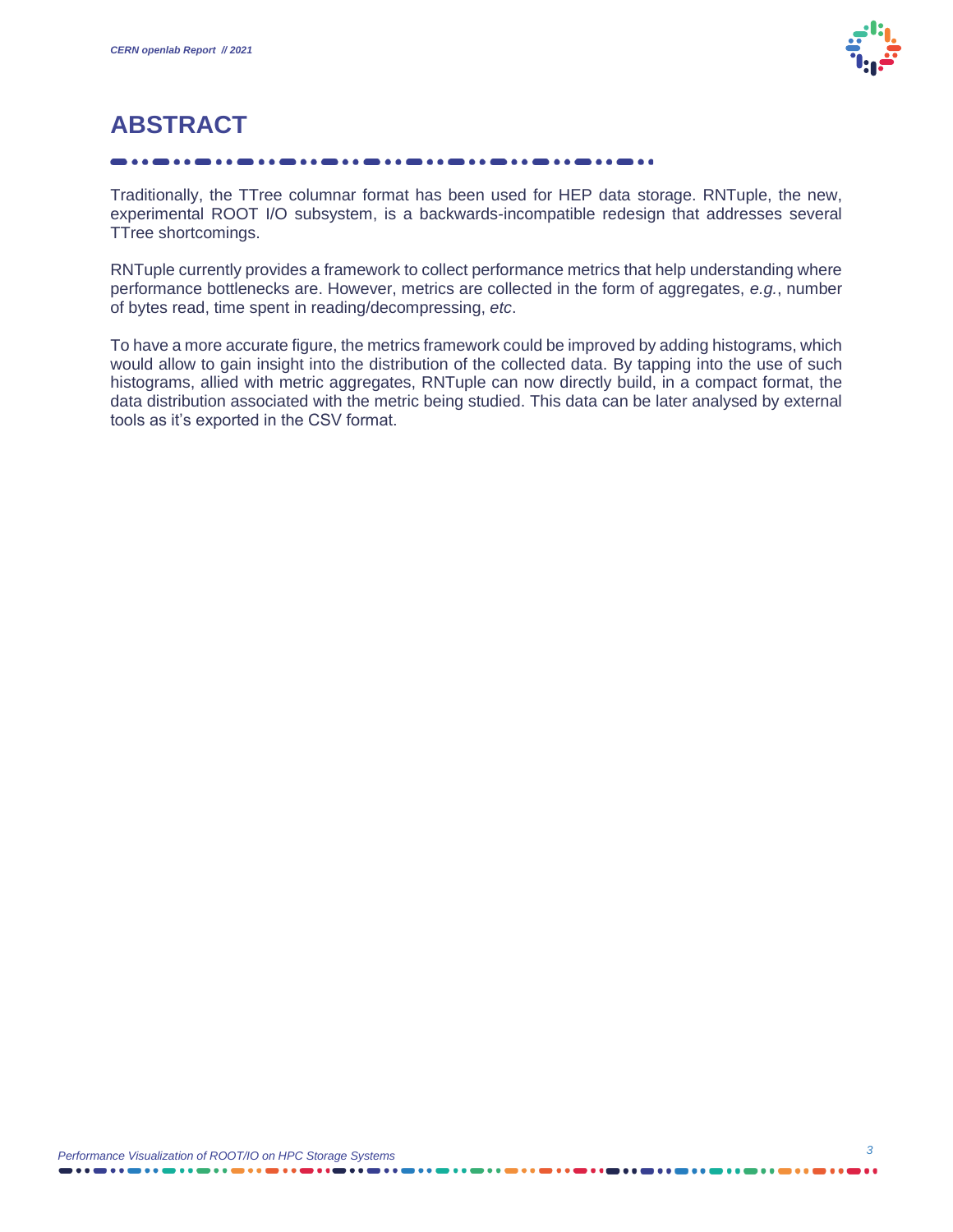

## **TABLE OF CONTENTS**

| <b>INTRODUCTION</b>                                              | 05 |
|------------------------------------------------------------------|----|
| <b>IMPLEMENTATION DETAILS</b>                                    | 05 |
| <b>USER-PROVIDED SET OF INTERVALS</b>                            |    |
| <b>LOG SCALE</b>                                                 |    |
| <b>ACTIVE LEARNING PHASE</b>                                     |    |
| <b>FIXED WIDTH BINS</b>                                          |    |
| <b>OUTPUT FORMAT</b><br>                                         | 80 |
| <b>EXPERIMENTAL EVALUATION</b>                                   | 80 |
| <b>RNTUPLE TUTORIAL Nº5</b>                                      |    |
| <b>CONVERT LHCB RUN 1 OPEN DATA FROM TTREE TO RNTUPLE FORMAT</b> |    |
| <b>CONCLUSIONS</b>                                               | 09 |
| <b>BIBLIOGRAPHY</b>                                              | 10 |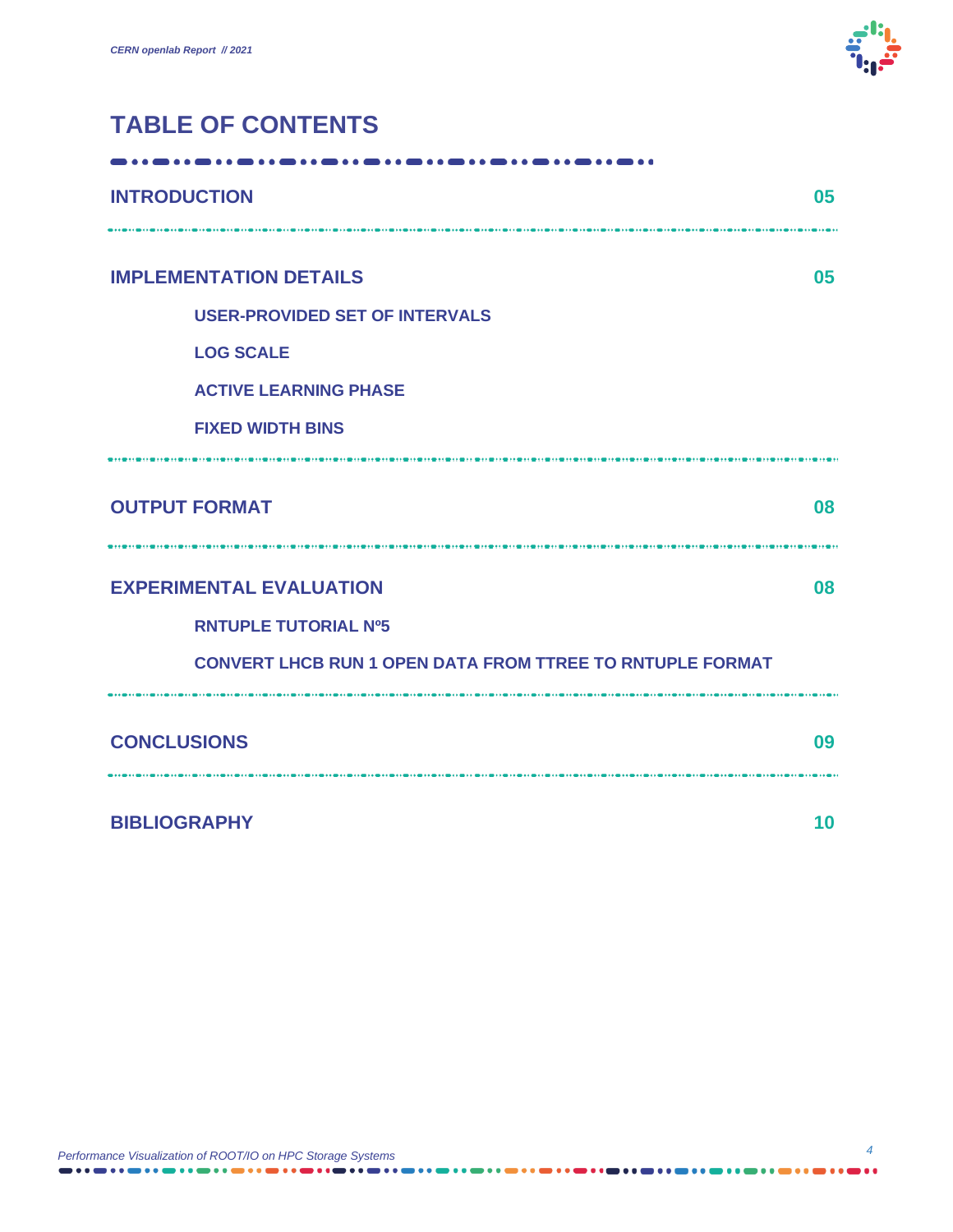

## **1. INTRODUCTION**

As an addition to the ROOT I/O system, RNTuple provides a more efficient data-storage format in order to replace the previous TTree format. Besides its storage capabilities, RNTuple also provides a range of metrics regarding its I/O operations. However, it only stores an aggregate value for each performance counter, which limits the ability to further analyze collected data. In this project, we propose several histogram building techniques for the extraction of more useful information, such as the distribution of a performance counter.

The visual construction of a histogram could be done having access to the full history of all performance counters. However, when dealing with an HPC Storage System, this is not always possible. This is mainly because it would cause a severe performance impact on the system, as it would be necessary to be constantly dumping data onto a file. Besides that, it's also very dubious to assume one has the capacity to store any amount of information, and thus the system would eventually fail due to memory-shortage.

Thus, the problem becomes more complex, and techniques to build such histograms must be optimized. That means any data passed onto the metric histogram must be immediatly placed in a compact manner such that, after the job is finished, it is possible to directly extract the histogram data without further processing. However, for this approach to work, the histogram buiding technique must be as simple and efficient as possible, in order to imply minimal overhead in the overall project.

In this report, we introduce four histogram building techniques, which differ from each other in complexity and properties. The last of those techniques has been assigned to be the most complete and useful as it's the most intuitive. Nevertheless, the other techniques are presented as to demonstrante the action possibiliies brought into play by these techniques.

Initially we present the description and details of the inner-workings of each of the techniques, followed by the steps took to automatically test such techniques and how the collected data can be later ingested by external plotting utilities.

### **2. IMPLEMENTATION DETAILS**

In order to develop a technique which minimizes the computational overhead, several models were developed. Each of the histogram building techniques require different arguments, and thus their functionality is limited accordingly. As such, different types of histograms provide a distinct number of bins and interval ranges. The following techniques have been established, which were designed by us, with the exception of the fixed width bin technique, that gains inspiration from external sources mentioned in the appopriate subsection.

- **User-Provided Set of Intervals** Explicitly count values in specified intervals.
- Log Scale Count values in the log-2 scale of the corresponding value.
- **Active Learning Phase**  Adaptative building technique which adjusts itself to the first N samples in order to create an equality separated number of bins.
- **Fixed Width Bins**  Take advantage of the binary representation of unsigned integer types, in order to determine the histogram bin for a given value with minimal overhead.

The above techniques are further portrayed in detail in the following subsections. The full implementation can be found on **[ROOT pull request #8880](https://github.com/root-project/root/pull/8880)**<sup>1</sup>.

<sup>1</sup> <https://github.com/root-project/root/pull/8880>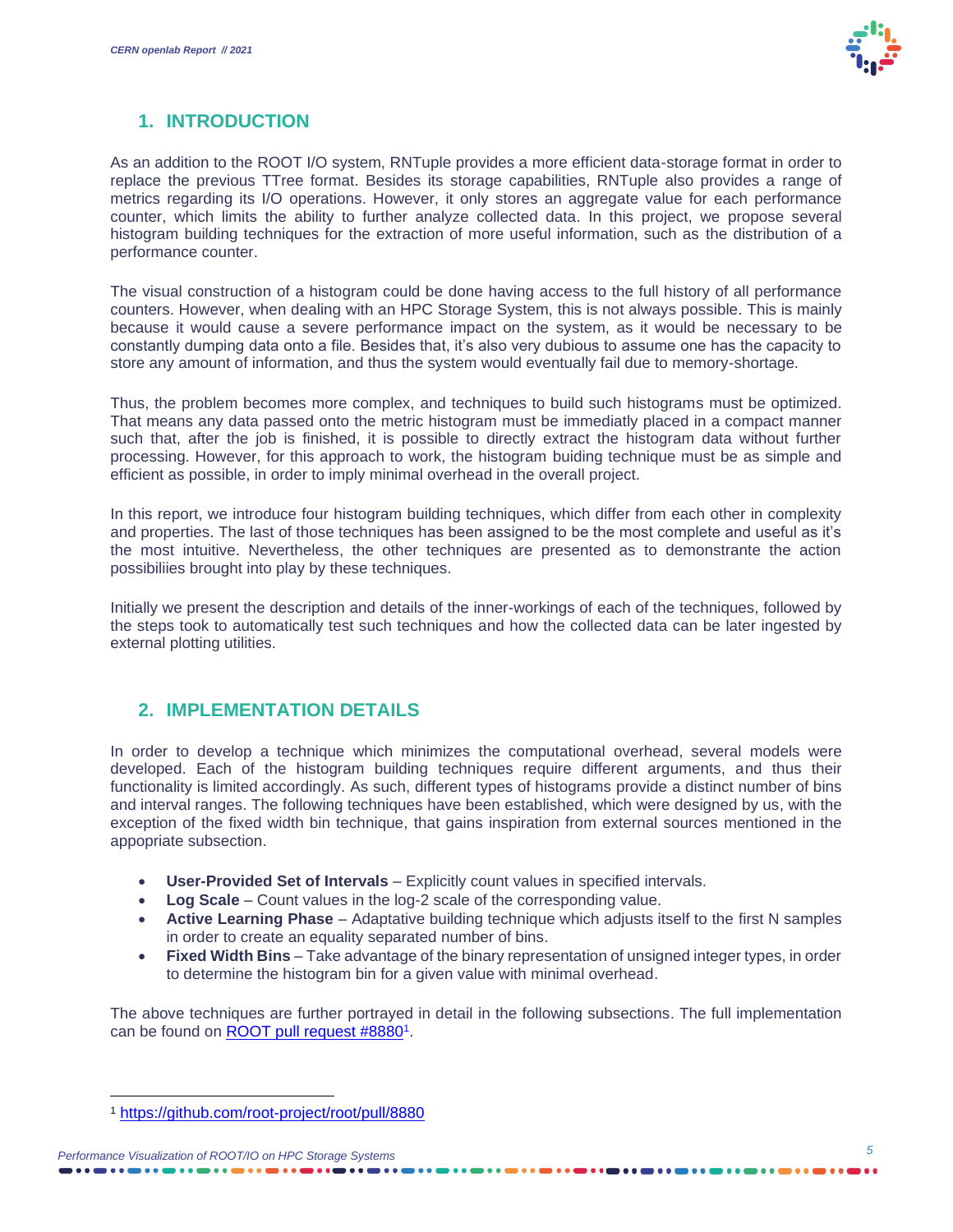#### **a. User-Provided Set of Intervals**

The utility for user-provided set of intervals is notorious. One may seek to only analyse a specific set of intervals to get more specific insights. In the current version, this technique is encapsulated by the class RNTupleHistoInterval and relies on binary search for the identification of the correct bin.

For each user-specified interval, an ordered vector by each interval's lower limit is created, using each of the intervals provided. For example, for the following intervals: (40,50), (10,20) and (70,80), a structure resembling [Figure](#page-5-0) [1](#page-5-0) is internally created.



*Figure 1 Internal structure for histogram intervals*

<span id="page-5-0"></span>Thus, when a new value is added, a binary search on the closest lower limit is performed. When a possible match is found, the corresponding counter is increased if the provided value is lower than the interval's upper limit. However, this approach suffers greatly from its lack of generalization.

This building technique also suffers from its inability to detect outliers, because the user has the responsibility to supply the intervals. Since the interval of occurrence of specific outliers is unlikely to be passed by the user, the building technique often can't detect them.

#### **b. Log Scale**

Due to the need for a type of building technique which doesn't require the need to explicitly define intervals, we've created the RNTupleHistoCounterLog, which implicitly counts the values by their corresponding log-2 scale exponent. For example, the value 9 would be accounted for in the exponent 3, as would all the values from 8 to 15.



#### *Figure 2 Internal structure for log scale histogram*

<span id="page-5-1"></span>[Figure 2](#page-5-1) represents the internal structure implicitly created by this histogram building technique. This kind of structure is very efficient, since the only complexity is calculating the log-2 of an integer, which can be easily performed via the use of the technique described in [1]. Despite its efficiency, the log-2 scale doesn't correctly account for values on a large scale, mainly because the interval amplitude of subsequent intervals, in this building technique, is exponentially large.

In one of our experiments, accounting for the size of read requests when loading a RNTuple page, we found the log scale building technique inappropriate and providing no useful information. This happened because, when accounting the number of bytes, a large scale is expected. So, in our case, only exponent 16 would be accounted for, as [Figure 3](#page-6-0) portrays, exponent 16 has a too great amplitude, and thus does not provide any useful information. A new technique, independent of scale, is necessary.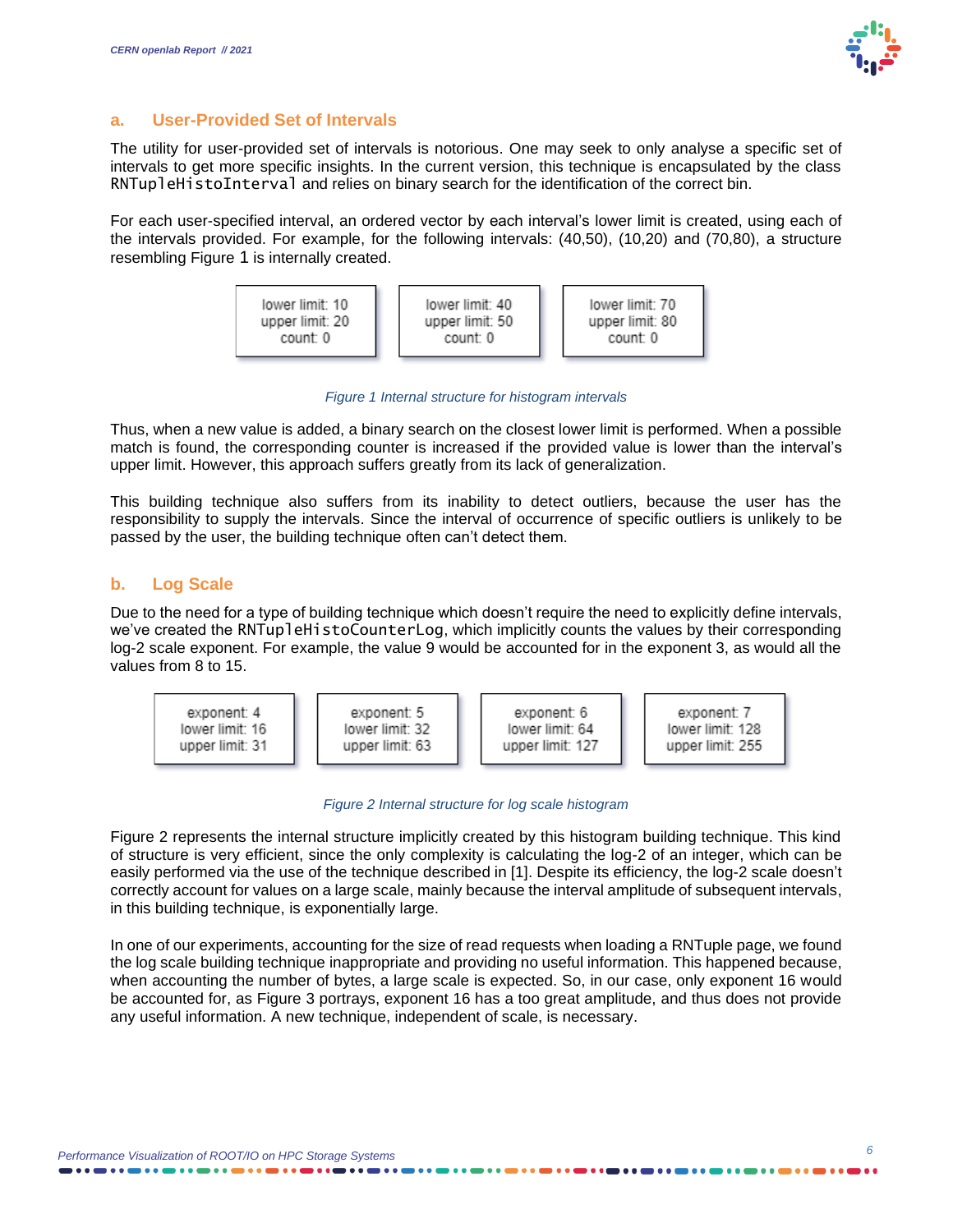

exponent: 16 lower limit: 65536 upper limit: 131071

#### *Figure 3 Interval for exponent 16*

<span id="page-6-0"></span>Regarding the ability to detect outliers, this technique is more robust since, depending on the scale, outliers are easily caught up on a drastically lower or greater exponent bin.

#### **c. Active Learning Phase**

As seen above, user-specified intervals and the assumption of a numeric scale are not typically desired. One solution is to first employ a learning phase, in which we sample a specific number of the numeric values from the incoming distribution, and, after having an *a-priori* measurement of the minimum and maximum bounds, we can create an arbitrary amount of equally separated bins to accommodate for the observed data amplitude, values viewed in the learning phase are then placed on the newly built bins. [Figure 4](#page-6-1) illustrates how this technique works internally.



#### *Figure 4 Simplification of the learning phase technique*

<span id="page-6-1"></span>However, this technique also exhibits some drawbacks, mainly due to the assumption that the data distribution of the sampled values in the learning phase remains constant through the remaining entries. This is not always the case, since in many situations, later entries, outside of the learning phase, more strongly portray the full amplitude of the distribution.

This technique also suffers by the occurrence of outliers in the learning phase, since the bounds are adjusted to the extremes of the values, the bins generated will not be representative of the original distribution, since they are unaware of the outlier's existence.

#### **d. Fixed Width Bins**

The lack of outlier-detection capabilities is the biggest downside of the methods above. Neither provide a robust and reliable way to precisely indicate if a value is a true outlier or not. Besides that, the above methods also make a large amount of assumptions about the underlying data distribution, *i.e.*, log scale, that the first sample are representative of the real distribution, *etc*. Having too many assumptions hardens the generalization capabilities of our building technique, and thus are not adequate for a diverse range of scenarios.

There is a need for an unbiased building technique, which can easily generalize to whatever it is fed by an external source. Since we are analysing a constrained set of types, mainly unsigned long integers, we can take advantage of the numbers' binary representation.

Based upon an aggregation technique from [2] we derive an efficient solution for the matching of a value to its bin. This solution assumes the user has provided a width and offset; these values are then used to create a histogram with a fixed width starting from the offset. In the following paragraphs, we refer to β as being the number of bins which can fit below the provided offset. [Figure 5](#page-7-0) represents the fixed width bins technique, using width = 100, offset = 170 and  $\beta$  = 2.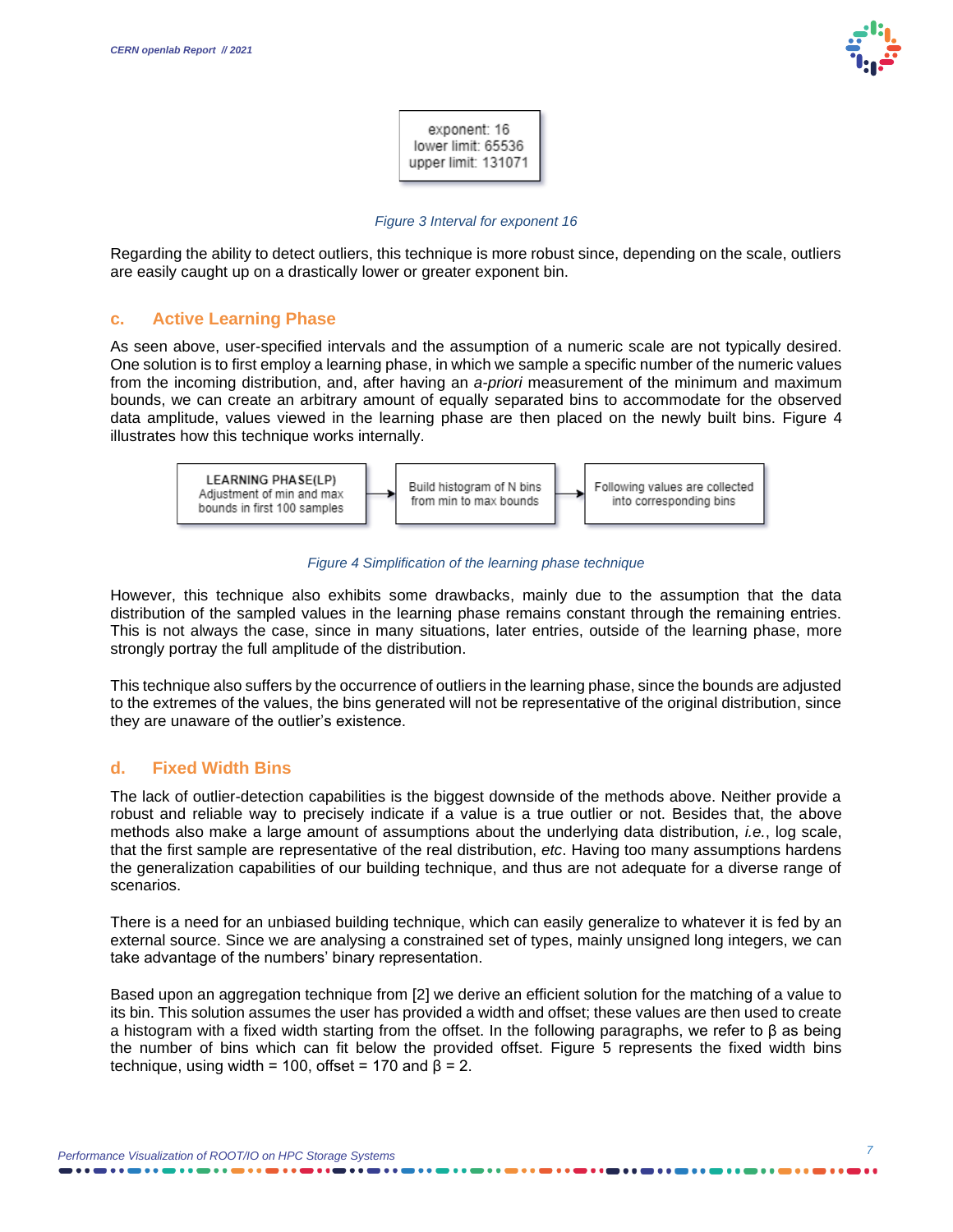



*Figure 5 Representation of the fixed width bins technique*

<span id="page-7-0"></span>The technique to assign each value to a corresponding bin can be described as:

• If a new value, N, is **greater or equal** to the **offset**, then:

$$
\circ \quad \text{Key} \leftarrow \frac{(N-\text{offset})}{\text{width}} + \beta + 1
$$

$$
\bullet \quad \text{Else:}
$$

$$
\circ \quad \text{Key} \leftarrow \beta - \frac{\text{(offset-N)}}{\text{width}}
$$

The need for branching is to make sure the unsigned integer does not underflow when working with subtractions. With the above key-bin attribution technique, we can easily assign a value to its corresponding bin. A std::unordered\_map is used to store all the created keys and corresponding atomic counters. This building technique is easily the most simple and complete of the solutions provided, besides not suffering from the tremendous downsides associated in the remaining techniques.

#### **3. OUTPUT FORMAT**

After the analysis, regardless of the chosen technique, the bin intervals and their associated value can be dumped into a CSV file for later analysis by external utilities. In the current format, each histogram, is dumped into a separate CSV file. Thus, a performance evaluation running with multiple histograms will generate various text files. This is something which can be improved in the future, namely finding a more efficient output format. The current format is presented as follows, the header line being the variable names, followed by each interval, in order, and their specific count.

| lower_bound,upper_bound,count |
|-------------------------------|
| 370000.379999.1               |
| 400000,409999,1               |
| 450000.459999.5               |
| 460000.469999.2               |
| 490000,499999,7               |

*Figure 6 Current output CSV format*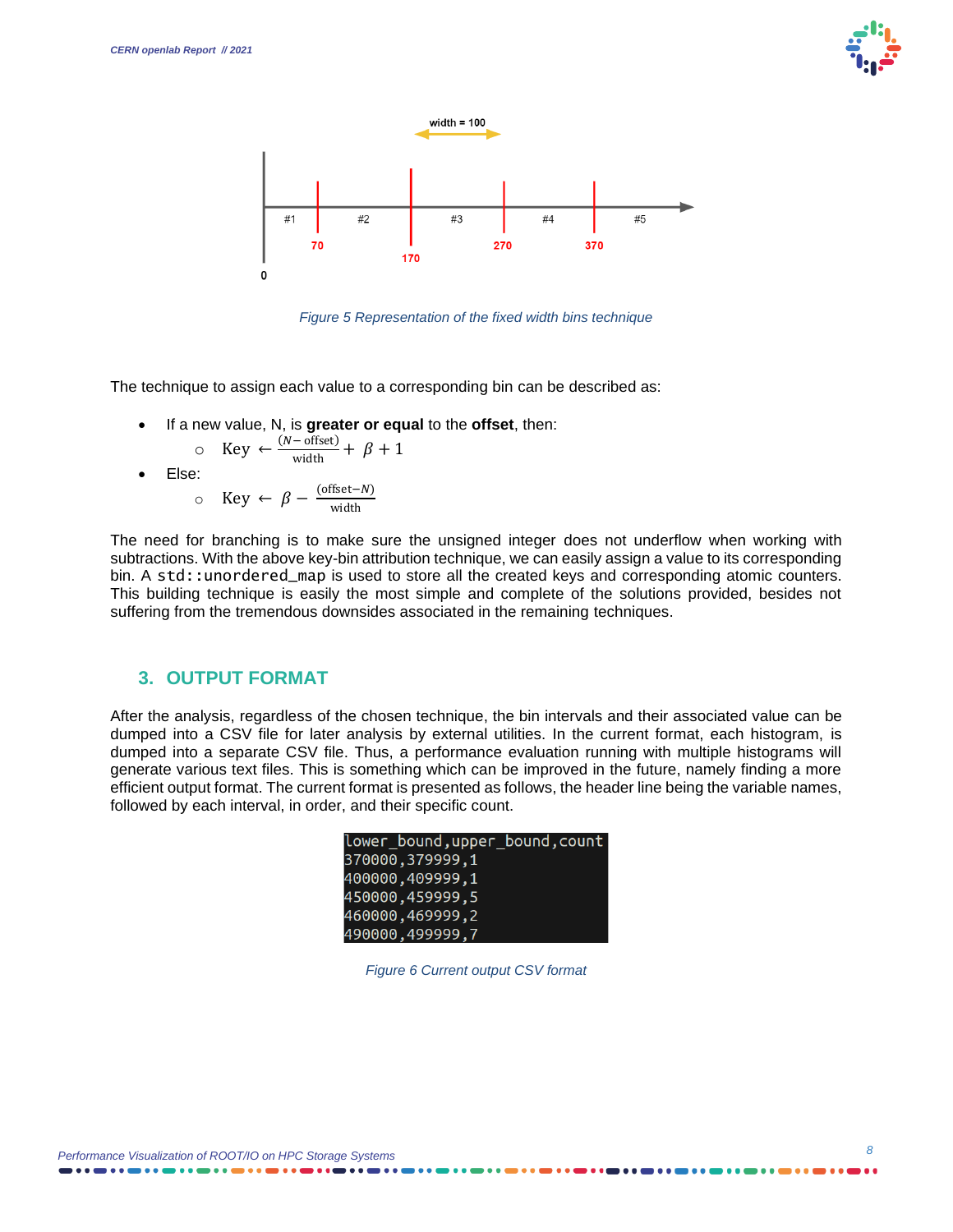#### **4. EXPERIMENTAL EVALUATION**

The experimental evaluation was conducted on data readily available on the ROOT project repository, mainly referring to examples using the RNTuple and format conversion between the old format, TTree. More information on the data used can be found [here](https://github.com/root-project/root/tree/master/tutorials/v7/ntuple)<sup>2</sup>.

#### **a. RNTuple Tutorial Nº5**

When analysing the RNTuple tutorial n<sup>o</sup>5 [3], we can use the fixed-width building technique to get a sense of the sparsity of the size of read requests when loading data pages. By enabling the default metrics, which now include a histogram of the size of read requests, we can obtain the following contents dumped in a CSV format.

| lower_bound,upper_bound,count |
|-------------------------------|
| 370000,379999,1               |
| 400000,409999,1               |
| 450000,459999,5               |
| 460000, 469999, 2             |
| 490000.499999.7               |

*Figure 7 Example of content dumped by histogram*

<span id="page-8-0"></span>In the example of [Figure 7,](#page-8-0) we employed a fixed-width histogram with a width of 10000. This type of output can be easily fed onto external plotting utilities for a visual analysis of the data. [Figure 8](#page-8-1) presents the visual representation of the intervals portrayed above.



*Figure 8 Visual representation of the 1st example*

<span id="page-8-1"></span>Using such a plot, we can understand that the size of read requests in this tutorial is unevenly distributed. With this kind of information, we could deploy new patches to further optimize access to data, *e.g.*, adapt buffer sizes to distribution, batching techniques, *etc*.

#### **b. Convert LHCb run 1 open data from TTree to RNTuple format**

Following the same logic as the previous experiment, we now try to get a sense for the size of read requests when loading a page, this time analysing the conversion between LHCb run 1 open data in the TTree format

*Performance Visualization of ROOT/IO on HPC Storage Systems*

<sup>2</sup> <https://github.com/root-project/root/tree/master/tutorials/v7/ntuple>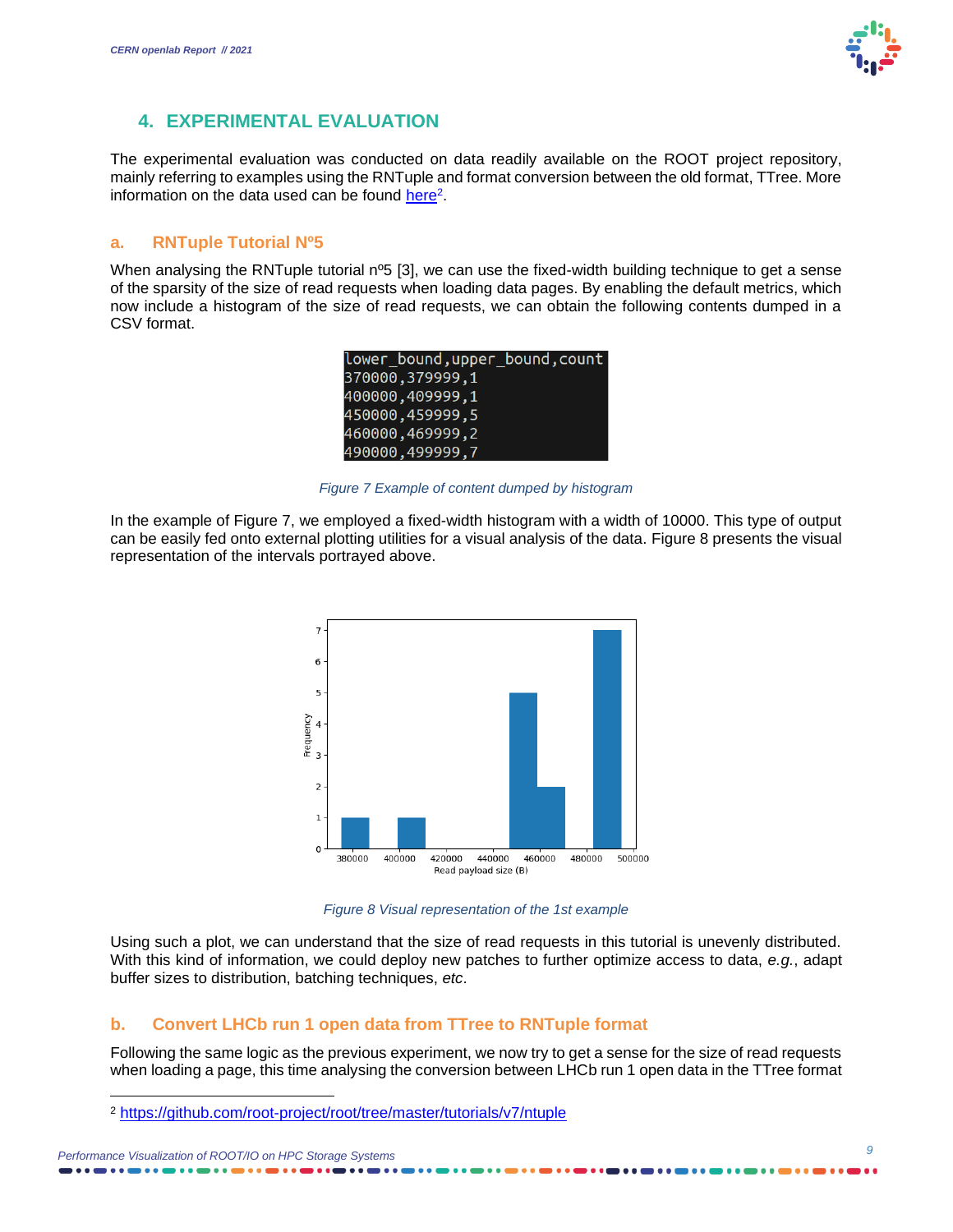

to RNTuple [4]. [Figure 9](#page-9-0) is the output we get, here we can easily detect the existence of an outlier, most likely corresponding to the size of the last read request, using this knowledge we gain new insights into understanding the conversion impact on the RNTuple performance metrics, in this case we can understand that the size of read requests, when converting formats, is mostly constant.



*Figure 9 Histogram generated by LHCb run 1 open data conversion*

#### <span id="page-9-0"></span>**5. CONCLUSIONS**

As initially proposed, we can verify that the addition of more complex types of metrics into RNTuple, allows for a more concrete analysis of performance. With such metrics more in-depth analysis of RNTuple performance can be easily constructed, with minimal computational overhead. The fixed width bins building technique, chosen as the most complete and viable, provides a computational advantage over the remaining techniques, as it makes use of the underlying binary data representation.

Nonetheless, the remaining techniques can still allow for analysis of performance on other scenarios, when a more specialized approach is preferred over the general solution. Some of the building techniques portrayed could be also extended as to include non-integer interval bounds, *e.g.,* float, which was not the aim of this research. This data can also be easily exported into CSV format, such that it can be easily digested by external plotting utilities to visually observe the data.

As a future work it would be interesting to study more complex output format types, which can store various histogram representations into a single file. A deeper dive into visualization tools and ingestion pipelines for the histogram output file would also be an interesting path to follow.

### **6. BIBLIOGRAPHY**

[1] S. E. Anderson, "Bit Twiddling Hacks," 5 May 2005. [Online]. Available: [https://graphics.stanford.edu/~seander/bithacks.html#IntegerLogObvious.](https://graphics.stanford.edu/~seander/bithacks.html#IntegerLogObvious) [Accessed 17 September 2021].